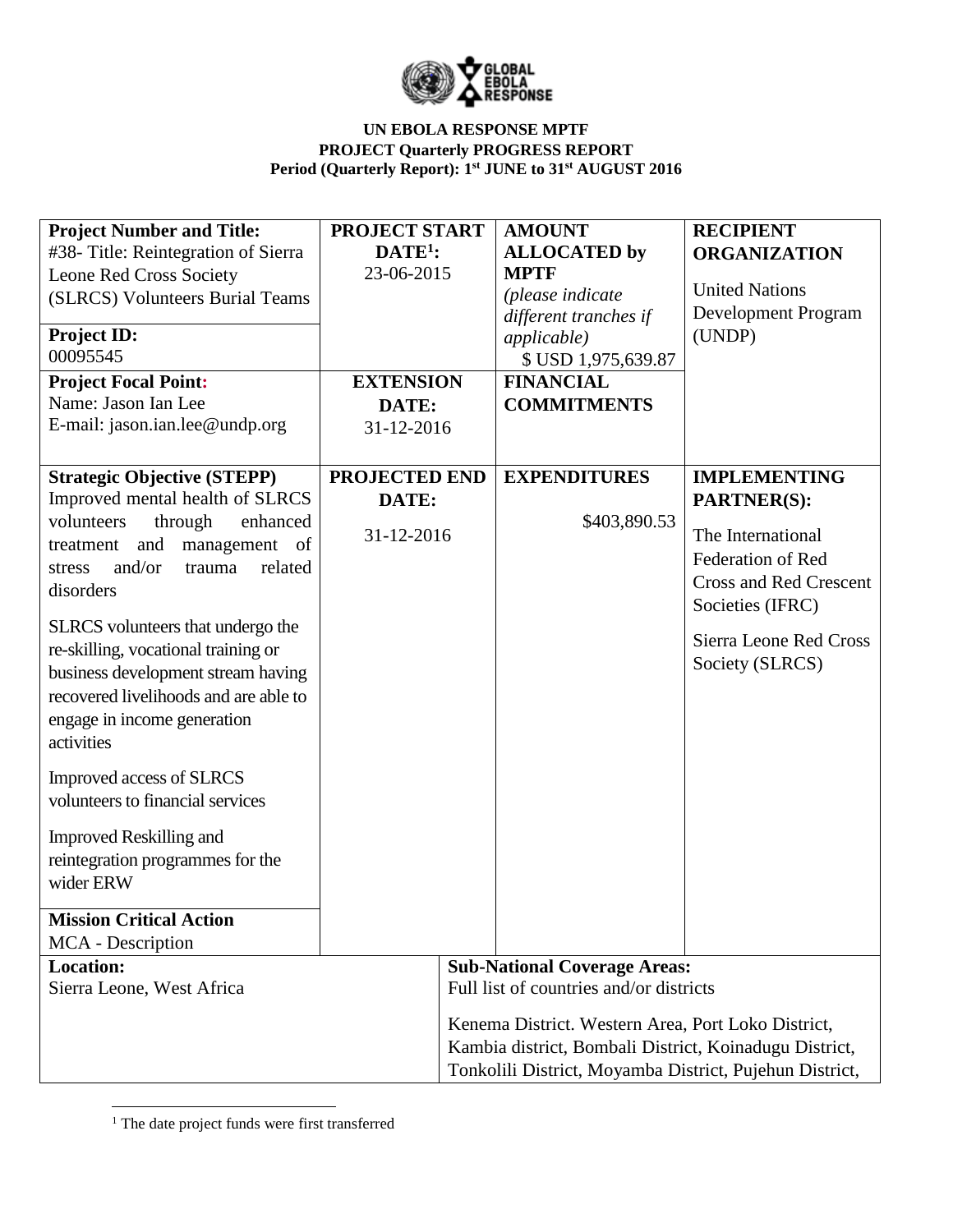

| Bo District, Kailahun District, Bonthe District and Kono<br>District                               |                                |                                                             |                                                                                 |                                                                       |                                                                                           |
|----------------------------------------------------------------------------------------------------|--------------------------------|-------------------------------------------------------------|---------------------------------------------------------------------------------|-----------------------------------------------------------------------|-------------------------------------------------------------------------------------------|
| <b>QUARTERLY PROGRESS REPORT RESULTS MATRIX</b>                                                    |                                |                                                             |                                                                                 |                                                                       |                                                                                           |
|                                                                                                    |                                | <b>OUTPUT INDICATORS</b>                                    |                                                                                 |                                                                       |                                                                                           |
| <b>Indicator</b>                                                                                   | Geographic<br><b>Area</b>      | Projected<br><b>Target</b><br>(as per<br>results<br>matrix) | <b>Quantitative</b><br>results for the<br>(three months)<br>reporting<br>period | <b>Cumulative</b><br>results since<br>project start<br>(quantitative) | <b>Delivery Rate</b><br><i>(cumulative</i><br>$%$ of<br>projected<br>total)<br>as of date |
| Description of the quantifiable indicator as set out in the approved project proposal <sup>2</sup> |                                |                                                             |                                                                                 |                                                                       |                                                                                           |
| # of SLRCS volunteers<br>completing<br>psychosocial<br>assessment                                  | All the 14<br><b>Districts</b> | 800                                                         | $\boldsymbol{0}$                                                                | 800                                                                   | 100%                                                                                      |
| # Red Cross Staff<br>trained in Community<br><b>Based Psychosocial</b><br>Support (CBPSS)          | All the 14<br><b>Districts</b> | 28                                                          | $\boldsymbol{0}$                                                                | $\overline{0}$                                                        | $0^3$                                                                                     |
| # of SLRCS volunteers<br>trained in Psychological<br>First Aid                                     | All the 14<br><b>Districts</b> | 60                                                          | $\overline{0}$                                                                  | $\overline{0}$                                                        | $\overline{0}$                                                                            |
| # of SLRCS branches<br>with a referral system<br>to specialized mental<br>health services          | All the 14<br><b>Districts</b> | 14                                                          | $\boldsymbol{0}$                                                                | $\overline{0}$                                                        | $\overline{0}$                                                                            |
| # of SLRCS volunteers<br>undertaking counselling                                                   | All the 14                     | 800                                                         | $\boldsymbol{0}$                                                                | 484                                                                   | 61%                                                                                       |

l

<sup>&</sup>lt;sup>2</sup> For more project details please see narrative below.

<sup>&</sup>lt;sup>3</sup> While this training has been planned for the last quarter of 2016, a final decision will be made after assessing the need for this training.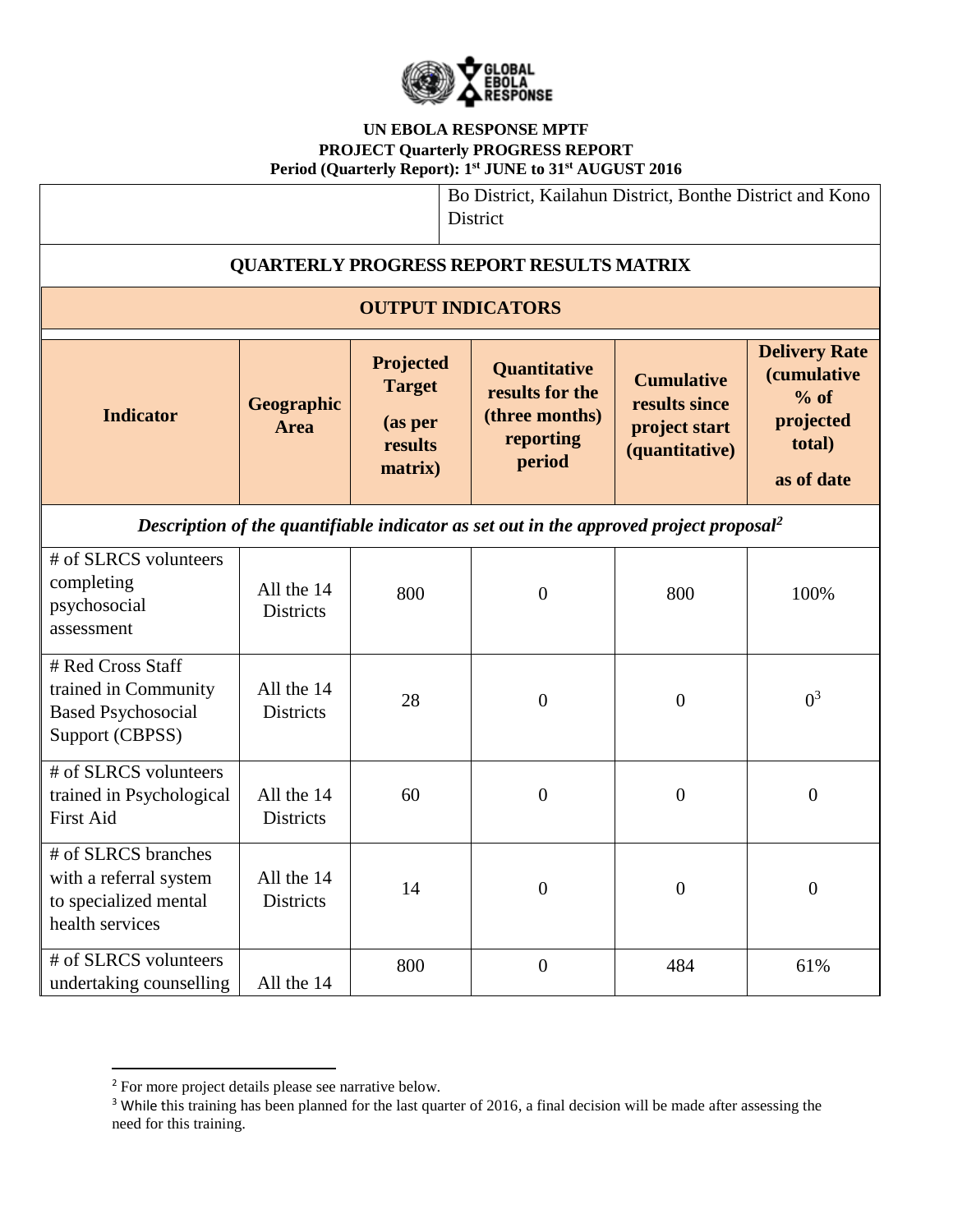

| sessions                                                                                                                                     | <b>Districts</b>               |     |                  |                  |                      |
|----------------------------------------------------------------------------------------------------------------------------------------------|--------------------------------|-----|------------------|------------------|----------------------|
| # of SLRCS volunteers<br>referred to specialized<br>care and treatment and<br>receiving ongoing<br>support                                   | All the 14<br><b>Districts</b> | 200 | $\boldsymbol{0}$ | $\mathbf{1}$     | $0.5\%$ <sup>4</sup> |
| 2) Assessment                                                                                                                                |                                |     |                  |                  |                      |
| # of SLRCS volunteers<br>completing<br>skills/educational/intere<br>st assessment                                                            | All the 14<br><b>Districts</b> | 800 | $\boldsymbol{0}$ | 800              | 100%                 |
| (3) Livelihood                                                                                                                               |                                |     |                  |                  |                      |
| # of SLRCS volunteers<br>receiving career skill<br>development training                                                                      | All the 14<br>Districts        | 62  | $\boldsymbol{0}$ | $\overline{0}$   | $\overline{0}$       |
| Proportion of SLRCS<br>volunteers streamed<br>through the career skill<br>development training<br>that successfully<br>complete the training | All the 14<br><b>Districts</b> | 75% | $\mathbf{0}$     | $\overline{0}$   | 0 <sup>5</sup>       |
| # of SLRCS volunteers<br>receiving vocational<br>training                                                                                    | All the 14<br><b>Districts</b> | 225 | 62               | 223              | 99%                  |
| Proportion of SLRCS<br>volunteers streamed<br>through the vocational<br>training that<br>successfully complete                               | All the 14<br>Districts        | 75% | $\boldsymbol{0}$ | $\boldsymbol{0}$ | 0 <sup>6</sup>       |

<sup>&</sup>lt;sup>4</sup> The initial target was set for 200 volunteers however after conducting the psychosocial assessment only one volunteer was referred for specialised treatment.

<sup>&</sup>lt;sup>5</sup> As tuition is only provided for one year, the SLRC alongside IFRC have worked with beneficiaries to develop a plan for the continuation for their studies.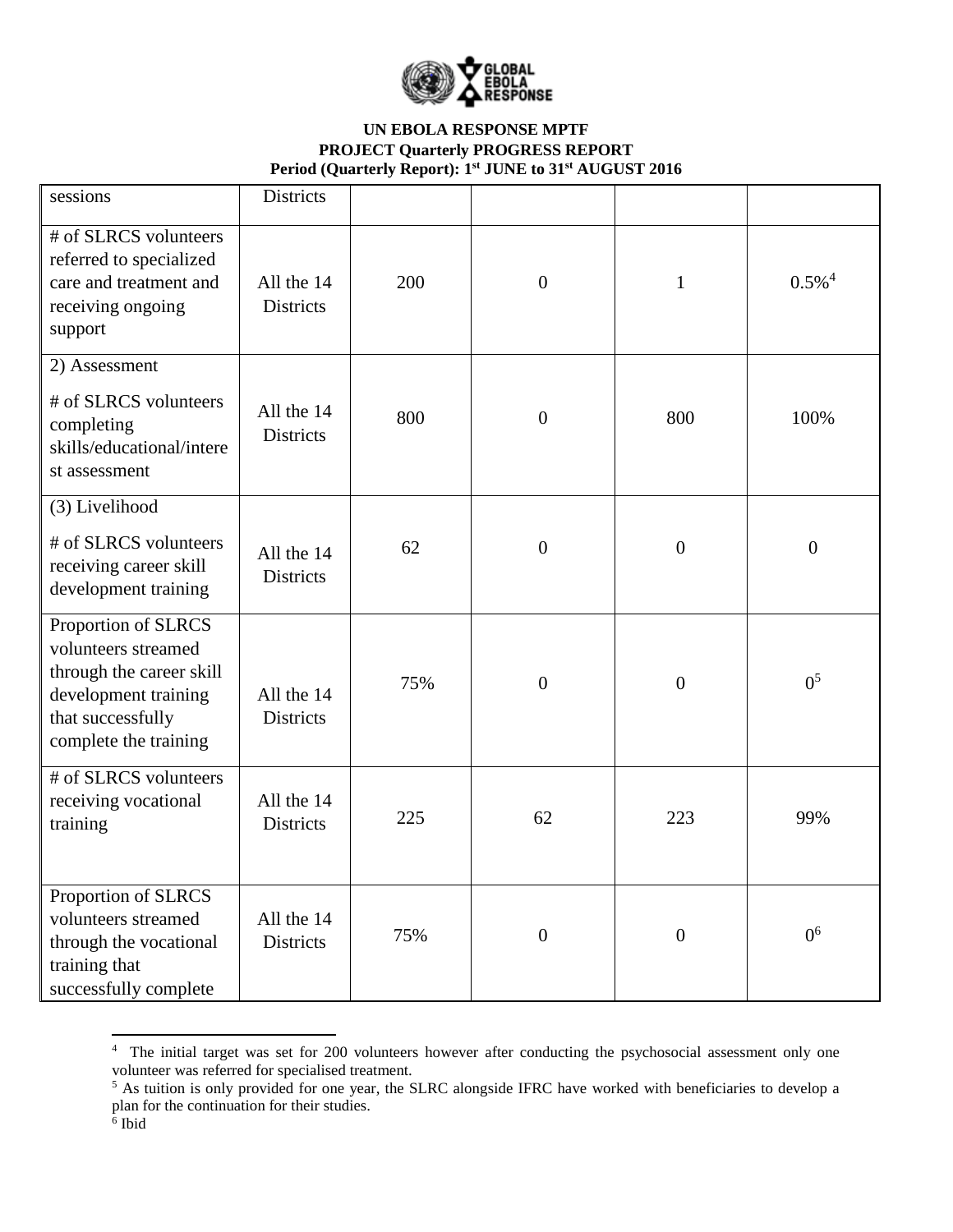

| the training                                                                                                                                                  |                                |     |                  |                  |                   |
|---------------------------------------------------------------------------------------------------------------------------------------------------------------|--------------------------------|-----|------------------|------------------|-------------------|
| # of SLRCS volunteers<br>receiving business<br>development training                                                                                           | All the 14<br><b>Districts</b> | 405 | 405              | 405              | 100%              |
| Proportion of SLRCS<br>volunteers streamed<br>through the business<br>development training<br>that successfully<br>complete the training                      | All the 14<br><b>Districts</b> | 75% | 95%<br>(385/405) | 95%<br>(385/405) | 95%               |
| Market assessment and<br>analysis emergent<br>industries/livelihood<br>areas                                                                                  | All the 14<br><b>Districts</b> | 800 | $\boldsymbol{0}$ | 800              | 100% <sup>7</sup> |
| # of SLRCS volunteers<br>returning back to<br>tertiary studies                                                                                                | All the 14<br>Districts        | 108 | 108              | 108              | 100%              |
| (4) Financial inclusion<br># of SLRC volunteers<br>receiving planning and<br>advisory services                                                                | All the 14<br><b>Districts</b> | 800 | $\boldsymbol{0}$ | $\overline{0}$   | $\boldsymbol{0}$  |
| # of SLRC volunteers<br>receiving financial<br>management advice<br>linked to UNDP's small<br>and medium enterprise<br>development and<br>recovery programmes | All the 14<br>Districts        | 800 | $\boldsymbol{0}$ | $\overline{0}$   | $\boldsymbol{0}$  |

 $^7$  A national market assessment was completed with the final report shared with all 800 volunteers by the SLRCS.

 $\overline{\phantom{a}}$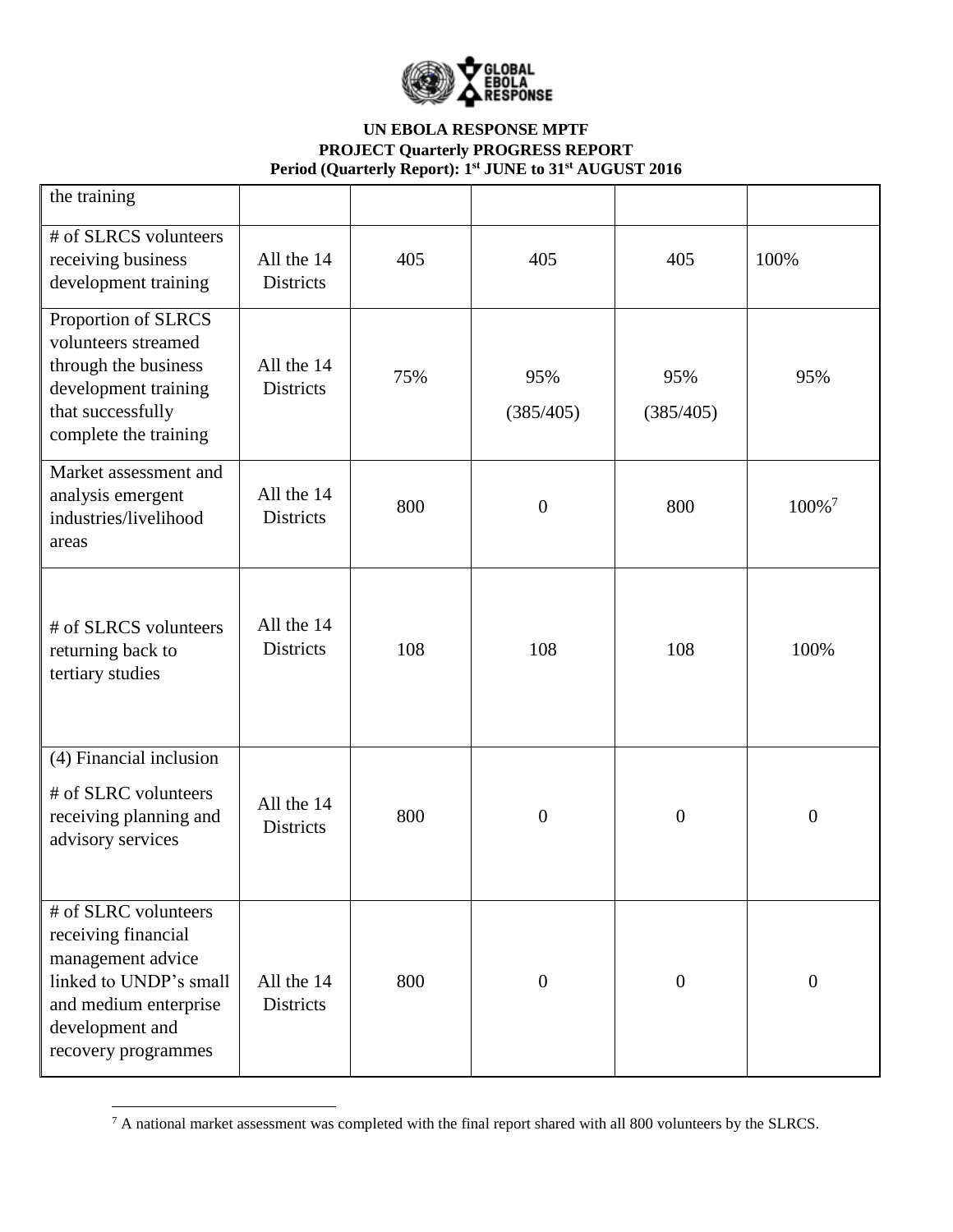

| # of SLRCS volunteers<br>receiving training on<br>financial inclusion and<br>access to financial<br>services such as<br>savings, credits,<br>insurance etc.         | All the 14<br><b>Districts</b>   | 800 | $\overline{0}$                                                   | $\overline{0}$ | $\overline{0}$ |
|---------------------------------------------------------------------------------------------------------------------------------------------------------------------|----------------------------------|-----|------------------------------------------------------------------|----------------|----------------|
|                                                                                                                                                                     |                                  |     | <b>EFFECT INDICATORS</b> (if available for the reporting period) |                |                |
| Proportion of SLRCS<br>volunteers with signs of<br>stress and/or trauma<br>related symptoms<br>reporting an ablation of<br>said symptoms after<br>treatment         | Nationwide<br>$-13$<br>districts | 50% | 1<br>(1/1)                                                       | 1<br>(1/1)     | 100%           |
| Proportion of SLRCS<br>volunteers that require<br>ongoing care for trauma<br>and/or stress associated<br>symptoms still<br>receiving treatment                      | Nationwide<br>$-13$<br>districts | 50% | 1<br>(1/1)                                                       | 1<br>(1/1)     | 100%           |
| Proportion of SLRCS<br>volunteers that were<br>referred to specialized<br>mental health care that<br>complete the treatment<br>and management of<br>their condition | Nationwide<br>$-13$<br>districts | 50% | 1<br>(1/1)                                                       | 1<br>(1/1)     | 100%           |
| Proportion of SLRCS<br>volunteers in the career<br>skill development<br>stream successfully                                                                         | Nationwide<br>$-13$<br>districts | 50% | $\boldsymbol{0}$                                                 | $\overline{0}$ | 0 <sup>8</sup> |

<sup>8</sup> SLRCS plans to organise a job fair for all 800 SLRCS volunteers whereby service providers and employers will be encouraged to participate and engage with the participants. The job fair will provide employment opportunities to the SLRCS volunteers. SLRC is currently engaging in the organisation of the job fair, expected to take place end of September / Mid October 2016.

 $\overline{\phantom{a}}$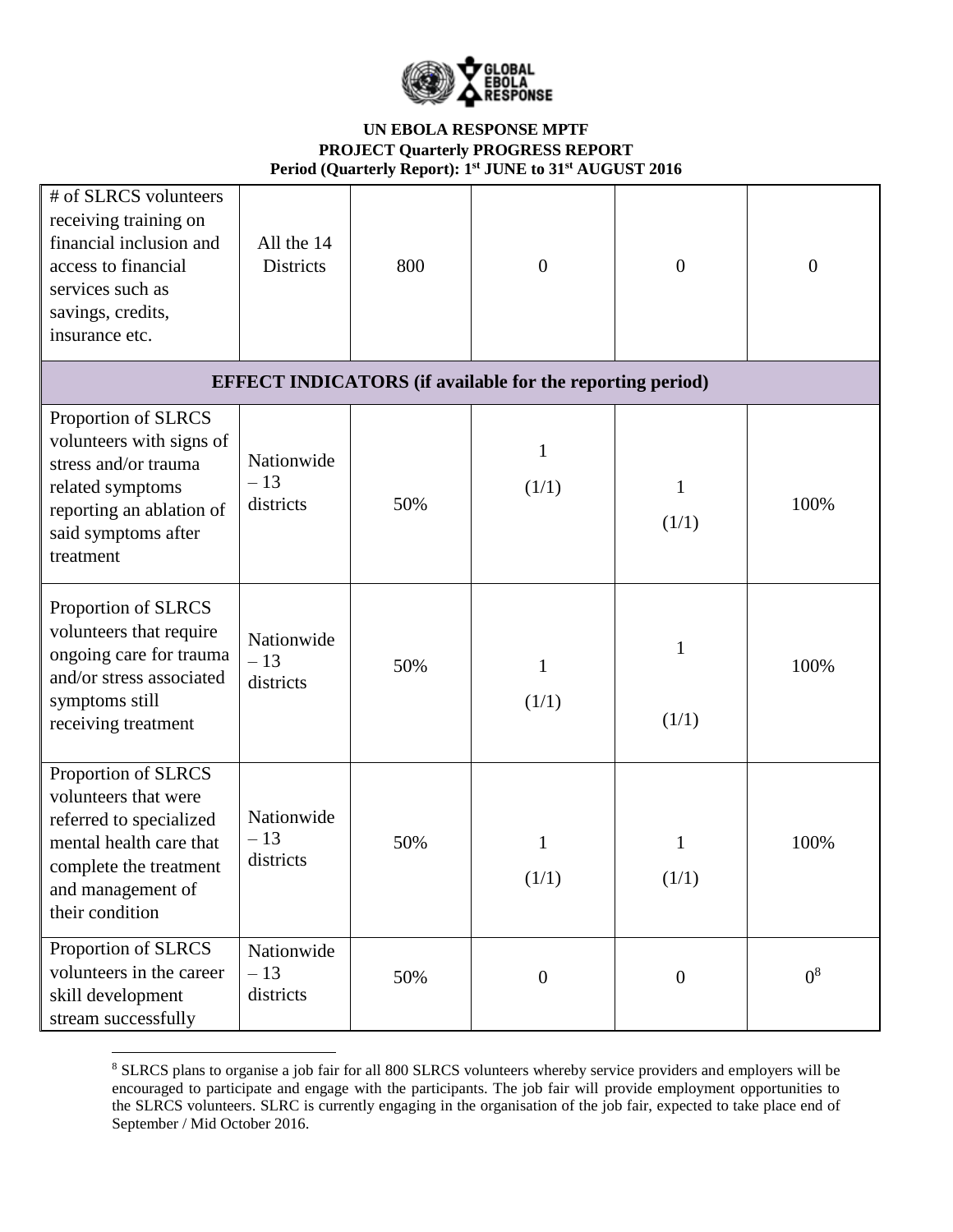

| joining the workforce                                                                                                           |                                  |     |                |                      |                    |
|---------------------------------------------------------------------------------------------------------------------------------|----------------------------------|-----|----------------|----------------------|--------------------|
| Proportion of SLRCS<br>volunteers in the<br>vocational development<br>stream gaining a<br>vocational skill                      | Nationwide<br>$-13$<br>districts | 50% | $\overline{0}$ | 0%<br>$\overline{0}$ | 0%                 |
| Proportion of SLRCS<br>volunteers in the<br>business development<br>stream having<br>established small or<br>medium enterprises | Nationwide<br>$-13$<br>districts | 50% | $\overline{0}$ | 0%                   | $0\%$ <sup>9</sup> |
| Proportion of SLRCS<br>volunteers that resume<br>their studies<br>successfully complete<br>their education                      | Nationwide<br>$-13$<br>districts | 50% | $\overline{0}$ | $\overline{0}$       | $0^{10}$           |
| Proportion of SLRCS<br>volunteers able to<br>access financial<br>services and savings                                           | Nationwide<br>$-13$<br>districts | 50% | $\overline{0}$ | $\overline{0}$       | $0^{11}$           |
| Proportion of SLRCS<br>volunteers able to<br>access loan/micro-                                                                 | Nationwide<br>$-13$<br>districts | 20% | $\overline{0}$ | $\overline{0}$       | $0^{12}$           |

 $\overline{\phantom{a}}$ <sup>9</sup> Based on the allocation of 150 seed grants to the 385 SLRCS volunteers, SLRCS estimates a 39% proportion of business development volunteers to establish SME's. However, due to identified savings in the budget, SLRCS is examining the possibility of extending the seed grants to all 385 participants undertaking the business development training. This will be ascertained once the start-up capital is provided.

<sup>&</sup>lt;sup>10</sup> All 108 volunteers have been guided on the continuation of their studies after the 12 months of tuition support. SLRCS is conducting follow up visits to ensure family support where possible and or individual efforts to ensure that the volunteers are able to continue their studies. This guidance by the SLRCS aims to increase retention rates of current studies.

<sup>&</sup>lt;sup>11</sup> UNDP has facilitated a new partnership between SLRCS and IFRC with ECOBANK and the MFI Association of Sierra Leone. The inclusion of these financial institutions in the programme will be for the delivery of basic financial literacy programme to the SLRCS volunteers, as well as access of each volunteer to saving and lending schemes. This strategic collaboration will strengthen the SLRCS volunteer's ability to access savings and microcredit facilities thus encouraging longer term engagement with and utilisation of financial services.  $12$  Ibid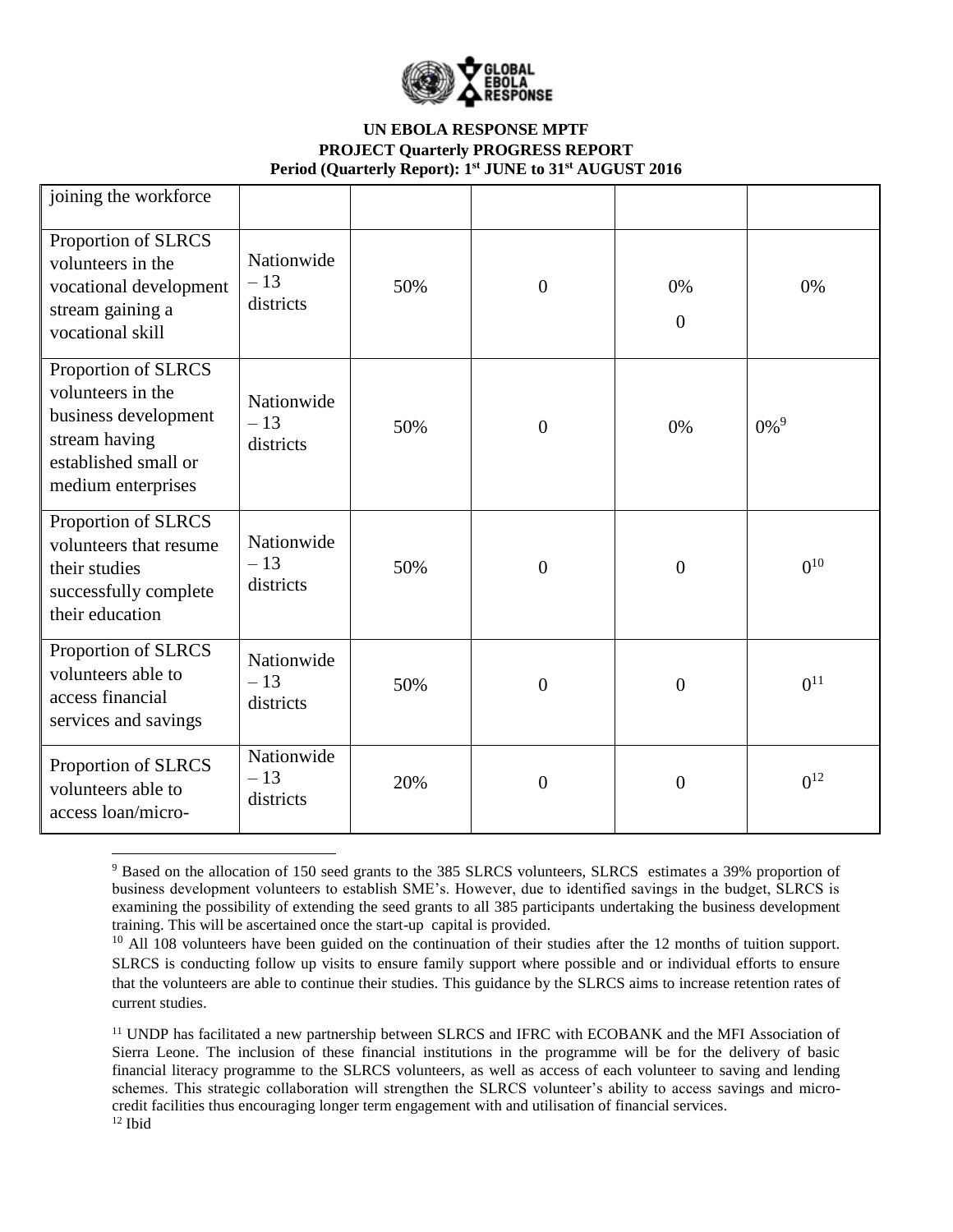

| credit facilities                                                                                              |                                  |                                           |  |  |
|----------------------------------------------------------------------------------------------------------------|----------------------------------|-------------------------------------------|--|--|
| Proportion of the wider<br>ERW that are able to<br>access future<br>reintegration and<br>reskilling programmes | Nationwide<br>$-13$<br>districts | 50 percent of<br>the entire<br><b>ERW</b> |  |  |

# **NARRATIVE**

**Situation Update** (*please describe critical changes, if any, in the situation that affect the project (1-2 paragraphs*))

## *Psychosocial Support:*

## *Training of interviewees for baseline assessment*

The SLRCS conducted a three-day baseline training workshop targeting a total of 35 participants for the purpose of creating an assessment unit to assess all 800 SLRCS volunteers regarding individual levels of trauma, current skill set and personal details. This information was then feed to each of the 13 SLRCS district offices for better guidance of the mobilisation and sensitisation strategy adopted by the district units for volunteers on the household level.

#### *Sensitisation of project activities to SDB team volunteers*

A nationwide sensitisation campaign was conducted by SLRCS and IFRC, that provided detailed information on the project and implementation strategy to each of the 13 SLRCS district branch units. In total, 13 district branch managers, 14 Safe and Dignified Burial (SDB) district officers, and 8 Psychosocial Support (PSS) focal officers attended a one-day workshop and were sensitised by the IFRC and SLRCS team to further cascade and disseminate the information to the rest of the SLRCS. The 14 SDB district officers and eight PSS focal officers cascaded the information to the 800 SLRCS volunteers to educate and mobilise participants on pending project activities and reskilling/livelihood training options, whilst also debriefing each individual on the PSS support available. From this activity the SLRCS identified vulnerable individuals in need of PSS whilst compiling the total figures of volunteers appointed per reskilling/training option. From this exercise SLRCS volunteers were registered for the following reskilling/livelihood training streams; 405 business development training (BDS), 62 Career Development (CAPS), 225 Vocational Skills Development, 108 Continuing Education.

## *CBPSS*

The community based psychosocial support (PSS) activity is comprised of several complementing activities. The first activity entailed the training of 14 branch health officers and 14 PSS branch coaches in advanced coping skills and stress management .The activity aimed to strengthen the skill sets of focal persons that will be offering psychosocial support (PSS) and educating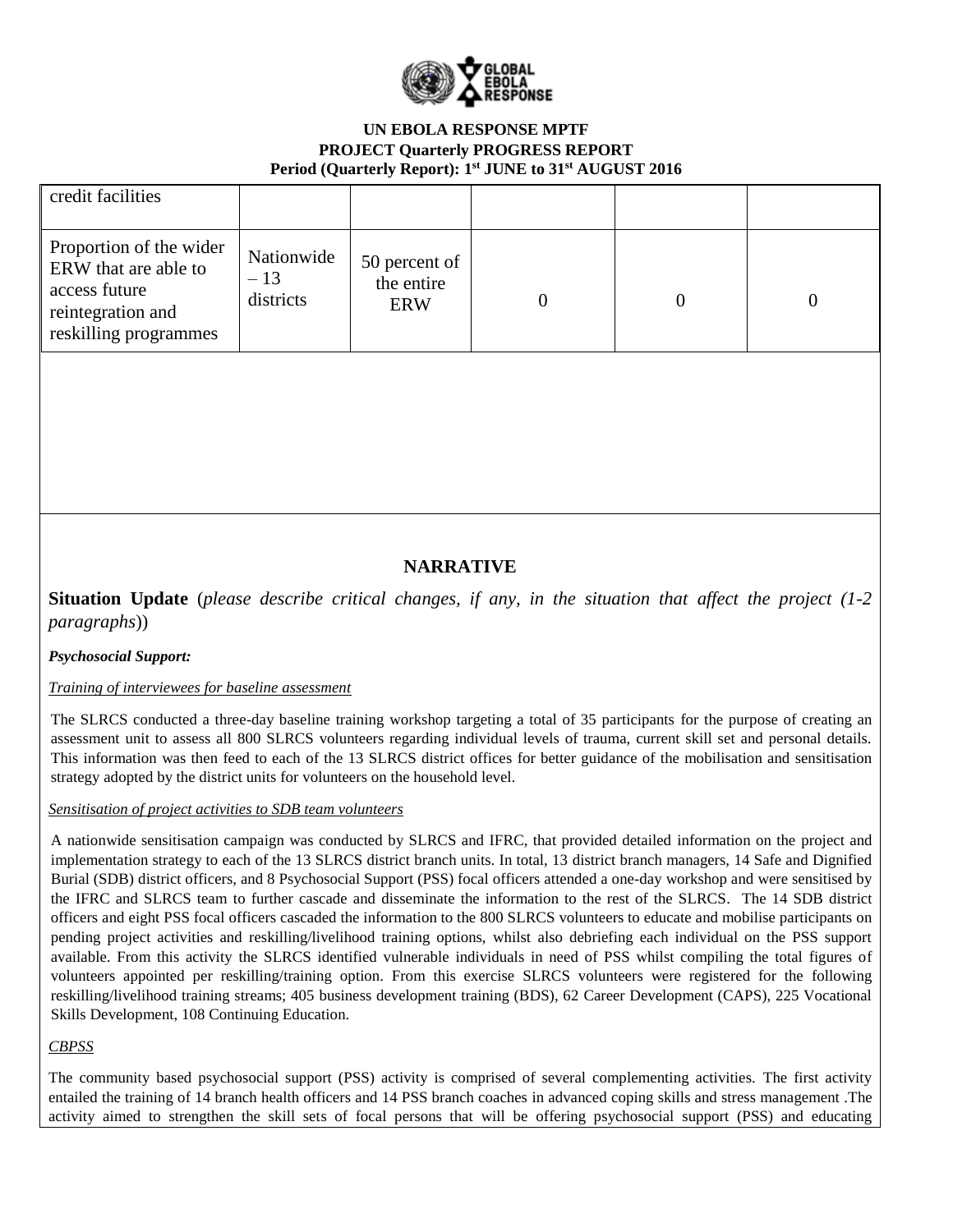

participants in life skills, lay counselling and activity implementation prior to activity start dates. As a result of this training, 14 branch level work plans detailing time line and budgets of activities were submitted to the SLRCS program manager for successful and timely roll out.

The second phase of preparation for the CBPSS component will the implementation of a training workshop for community based psychosocial support (CBPSS) in mid-September, following the arrival of the PSS PMER delegate from the IFRC. It is planned that the same individuals targeted for the coping skills and stress management training, will be trained as part of this activity; 14 branch health officers and 14 PSS branch coaches.

### *Psychological First Aid (PFA)*

To provide better psychosocial support to the greater SLRCS network, SLRCS plans to train a total of 60 district counsellors in psychological first aid (PFA) by the beginning of next quarter. This will contribute to efforts in establishing a PSS referral system and general health care provision by the SLRCS.

#### *Individual PS sessions*

Four hundred and eighty four SLRCS volunteers undertook individual counselling with a breakdown of 91 female and 391 male volunteers. A decrease in mental health problems and family conflict as well as increasing better participation/attendance of the livelihood reskilling streams was reported.

#### *PSS Referral system*

One female SLRCS volunteer displayed symptoms of psychological/mental trauma. SLRCS provided psychosocial support for a two-week period leading to referral of the volunteer to specialised mental health services. Following referral by SLRCS, the volunteer undertook specialised medical support which resulted in the improvement of her mental health state and ensuing participation in her livelihood reskilling option (BDS).

SLRCS plans to mobilise 16 mental health nurses and 14 PSS branch focal officers, nationwide, in the training and subsequent development of a SLRCS mental health referral pathway. The establishment of an SLRCS referral system with specialised mental health services at district level will increase the successful identification and subsequent treatment of urgent cases whilst also improving individual, familial and community relations.

#### *Reskilling Support:*

#### *Continuing Education*

For volunteers who were studying prior the EVD outbreak, the project provided tuition support for the initial 12 months to facilitate the resumption of their studies. In total 108 volunteers have been supported in this stream with a breakdown of 91 males and 17 females. The SLRCS volunteers chose from a selection of secondary and third level options with the following table depicting the trends of tuition support.

## **Table (1): Continuing Education Breakdown**

| <b>EDUCATION OPTION</b>                                       | # OF EDUCATION<br><i><b>INSTITUTIONS</b></i> | # OF SLRCS<br><b>VOLUNTEERS</b> |
|---------------------------------------------------------------|----------------------------------------------|---------------------------------|
| <b>WEST AFRICAN SECONDARY</b><br><b>SCHOOLING CERTIFICATE</b> |                                              |                                 |
| <b>TVFT</b>                                                   |                                              |                                 |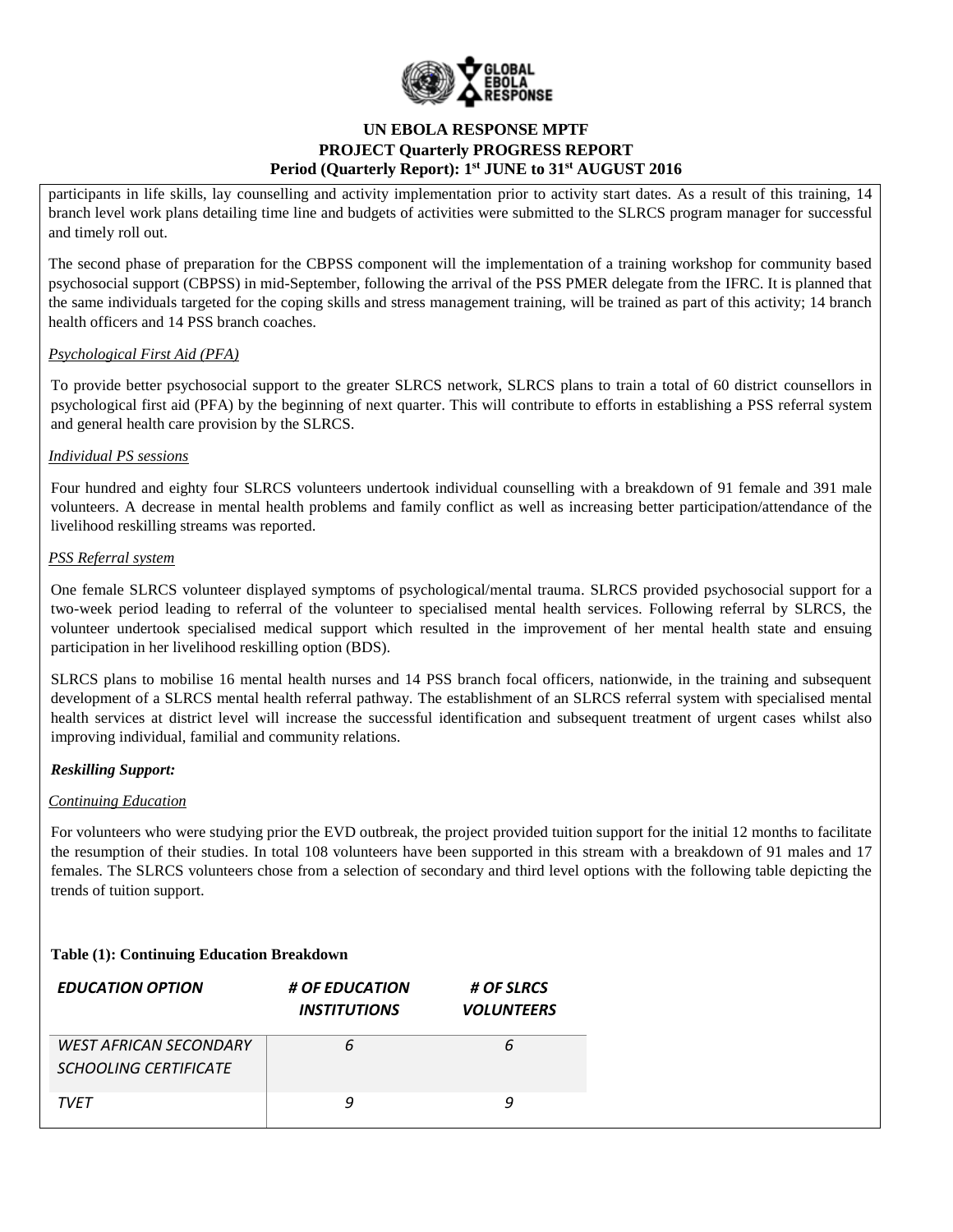

| ADVANCED ACADEMIC<br><b>COLLEGE</b> | 18 | 99 |
|-------------------------------------|----|----|
| <b>UNIVERSITY</b>                   |    | 25 |

For those SLRCS volunteers who continued their University education, courses included; sociology, economics, financial accounting, law, nutrition, peace and development, agricultural engineering, business management and procurement. In total four SLRCS volunteers entered into their final year of University education with the remaining 21 still placed mid-way.

All 108 volunteers have been guided on the continuation of their studies after the program has ended with SLRCS conducting follow up visits to ensure family support where possible and or individual efforts for financial savings. This guidance by the SLRCS aims to increase retention rates of current studies.

#### *Vocational Skills Development*

A total of 225 SLRCS volunteers opted for vocational skills training, with the SLRCS core team successfully obtaining and verifying the required acceptance letters of learning institutions for 223 SLRCS volunteers. The SLRCS has supported these volunteers by paying 12 months of tuitions fees to the 30 verified institutions. All of the 223 volunteers are now engaged in their various skills training in their respective regions for a one year duration. Below is the breakdown of volunteers engage in vocational skills:

#### **Table (2): Vocational Skills Development Breakdown**

| VOCATIONAL PROGRAM-        | <b>NUMBER OF SLRCS VOLUNTEERS</b> |
|----------------------------|-----------------------------------|
| <b>AUTOMECHANIC</b>        | 20                                |
| <b>IT/COMPUTER STUDIES</b> | 102                               |
| <b>MOTO MECHANIC</b>       | 16                                |
| <b>CONSTRUCTION</b>        | 12                                |
| <b>TAILORING</b>           | 8                                 |
| <b>CATERING</b>            | 1                                 |
| <b>DRIVING</b>             | 43                                |
| <b>CARPENTRY</b>           | 1                                 |
| <b>METAL WORK</b>          | $\mathfrak{D}$                    |
| WELDING                    | 3                                 |
| <b>AGRICULTURE</b>         | 12                                |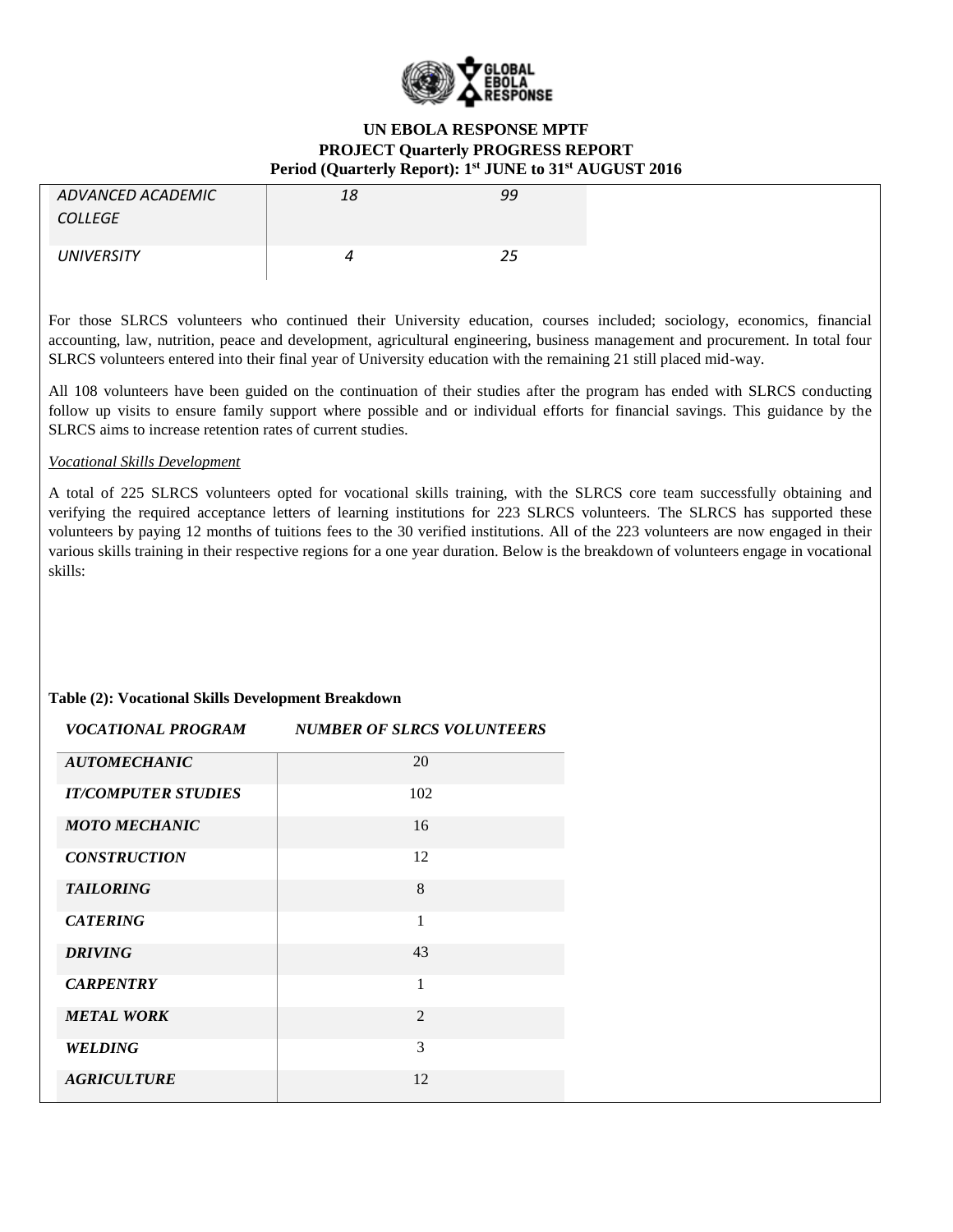

| <b>EXCAVATOR OPERATOR</b> |                 |
|---------------------------|-----------------|
| <b>TOTAL</b>              | nnn<br>ل سامبار |

To increase market labour absorption, SLRCS plans to organise a job fair for all 800 SLRCS volunteers whereby service providers and employers will be encouraged to participate and engage with the participants. The job fair will provide employment opportunities for the 800 SLRCS volunteers.

For the two volunteers who failed to provide acceptance letters for their institutional courses, SLRCS is investigating the possibility of their enrolment in the next academic year of semester.

#### *Business Skill Development*

A total of 405 volunteers with a ratio of 42 women to 363 men enrolled in the Business Skills Development stream with a final headcount of 385 successfully completing training. Three business training providers were contracted with a standardised training curriculum circulated for consistency and transparency. The eight week course provided the volunteers with theoretical knowledge and practical skills on various areas such as financial budgeting, record keeping, marketing, inventory control and costing.

Following the training, each volunteers is required to develop a business plan for their planned SME. The business plans will be assessed and judged by the business training provider, and the best 150 proposals will receive seed capital to establish their SMEs. Access to the seed funding will require participants to self-fund 20% of the requested budget. This condition was included to ensure that volunteers develop realistic budgets, and show their personal commitment. ECO BANK and the MFI Association of Sierra Leone will provide oversight and support to the volunteers to manage cash flows in establishing and operating their SMEs, in addition to offering potential loans to those participants who did not successful in securing seed capital funding. Further details on the outcome of the business training and establishment of SMEs will be available in the next quarterly report.

To track the learning outcomes of the BDS trainings, each of the 385 SLRCS volunteers were assessed in terms of knowledge; post and prior to the eight week course. This will act as both an assessment for each of the service providers and an individual tracking tool for knowledge absorption by each of the participants. The results for both pre and post-course evaluation will be documented in the quarter four report. In addition, each of the three BDS providers will provide ongoing mentorship to all 385 participants to encourage the implementation of knowledge gained by the trainings.

For the 20 volunteers who failed to complete the training, SLRCS is examining alternative areas for reskilling.

## *Business Skill Development: Market Assessment and Analysis (UNDP)*

A national market assessment was completed with the final report shared with all 800 volunteers by the SLRCS. The market assessment highlighted key areas of interest in terms of labour market absorption and investment. The SLRCS will utilise the assessment for future interventions.

#### *Career Advisory Placement Services*

Sixty-two SLRCS volunteers (57 male and five female) have opted for the CAP training option that is expected to start mid-September 2016. SLRCS has approached three CAP service providers connected to the major Universities and Polytechnic Institutions, in addition to one private career advice institution.

Learning outcomes and course content has been developed by the SLRCS and will be disseminated to the successful providers. This will ensure uniformity and standardisation of learning content. Breakdown of the volunteer's skill set was completed and will be also shared with the service providers to increase suitability of course content.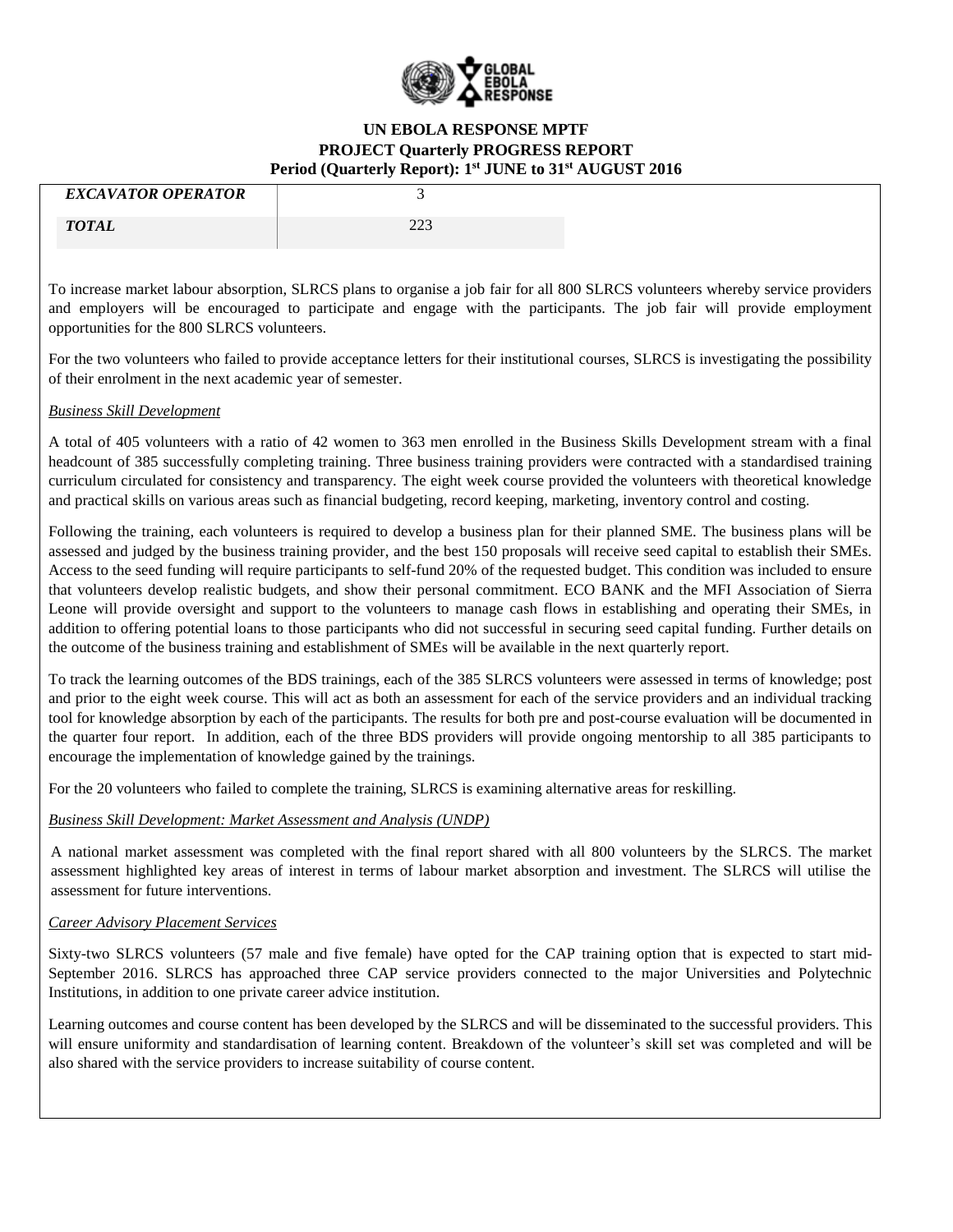

| Table (3): Career Development Breakdown |                           |  |  |
|-----------------------------------------|---------------------------|--|--|
| <b>SKILL SET</b>                        | <b># SLRCS VOLUNTEERS</b> |  |  |
| <b>DRIVER</b>                           | 25                        |  |  |
| <b>AUTOMECHANIC</b>                     | $\mathcal{I}$             |  |  |
| IT                                      | $\overline{7}$            |  |  |
| <b>TILER</b>                            | 2                         |  |  |
| <b>NURSE</b>                            | $\mathcal{I}$             |  |  |
| <b>CARPENTER</b>                        | $\overline{2}$            |  |  |
| <b>STUDENT</b>                          | $\mathfrak{Z}$            |  |  |
| <b>ACCOUNTANT</b>                       | $\overline{2}$            |  |  |
| <b>TEACHER</b>                          | $\overline{2}$            |  |  |
| <b>SOCIOLOGIST</b>                      | $\mathcal{I}$             |  |  |
| <b>ELECTRICAL ENGINEER</b>              | $\mathcal{I}$             |  |  |
| <b>LAB TECHNICIAN</b>                   | $\mathcal{I}$             |  |  |
| <b>WASH</b>                             | 5                         |  |  |
| <b>NO PROFESSION/TRADE</b>              | 9                         |  |  |
| <b>TOTAL</b>                            | 62                        |  |  |

As previously explained to increase market- labour absorption, SLRCS plans to organise a job fair for all 800 SLRCS volunteers whereby service providers and employers will be encouraged to participate and engage with the participants. The job fair will provide employment opportunities to the SLRCS volunteers. SLRC is currently engaging in the organisation of the job fair, expected to take place end of September / Mid October 2016.

#### *Financial inclusion*

SLRCS through UNDP has approached ECOBANK and the Micro Financial Institution (MFI) Association of Sierra Leone for the delivery of financial inclusive training to all 800 SLRCS volunteers at district level. ECOBANK and the MFI Association have provided SLRCS with schedules for upcoming trainings to start in mid-September. In total 13 trainings will be delivered to the SLRCS volunteers to facilitate access to a range of financial services available such as savings and deposit services, payment and transfer services, credit and insurance etc. SLRCS expects this training to encourage better savings mind-set amongst the SLRCS volunteers and their families.

#### *Monitoring and Evaluation:*

Two joint monitoring missions were successfully completed by SLRCS, UNDP and IFRC for the purpose of MPTF reporting between the dates of June 24<sup>th</sup> and August 10<sup>th</sup> 2016. The first mission entailing delegates from SLRCS, UNDP and IFRC visited three Northern districts with the purpose of clarifying the business development training to SLRCS volunteers of one BDS provider.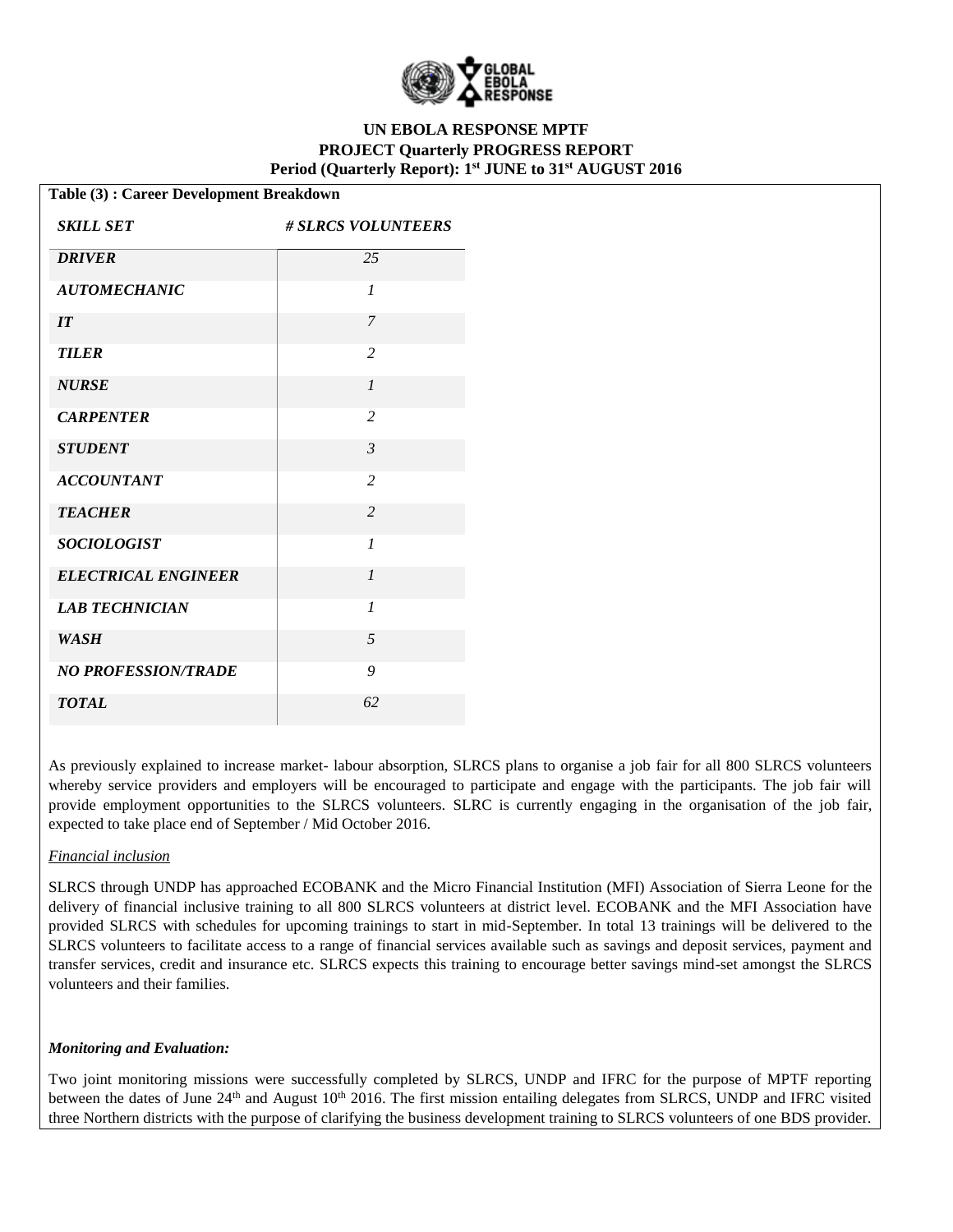

The mission successfully mitigated misconceptions circulated by the SLRCS volunteers, thus improving project buy-in by the volunteers. The second mission consisting of the MPFT representative, UNDP, IFRC and SLRCS delegates, entailed site visitation to two BDS trainings, one education facility and one vocational training. Progress of the SLRCS volunteers and their feedback on the project was gathered at the mid-way point of project activities. This feedback was essential for the identification and flagging of challenges for attention by MPTF, UNDP, IFRC and SLRCS.

**Key Achievements** (please use this section to highlight your key achievements for the month, using bullet points if preferred)

- 35 participants trained in general baseline survey conduct and analysis for the PSS and livelihood components of the project;
- 800 SLRCS volunteers assessed for psychosocial support and livelihood support;
- 28 SLRCS officers trained in advanced coping skills and stress management with 14 work plans for psychosocial activities per district submitted to SLRCS headquarters;
- 484 SLRCS volunteers received individual counselling for support in mental health awareness and livelihood reskilling options;
- One SLRCS volunteer referred for specialised mental health services;
- 108 SLRCS volunteers supported for one year in Tertiary education;
- 223 SLRCS volunteers supported for one year in Vocational training of their choice;
- 385 SLRCS volunteers supported for BDS training;
- The successful arrangement of support from ECOBANK and MFI Association of Sierra Leone for the financial inclusion component of SLRC volunteers. 13 Financial inclusion trainings planned for the next quarter;
- Agreement of CAPs job fair scheduled at end of September/mid-October; and
- Two joint monitoring mission successfully conducted by SLRCS, IFRC and UNDP.

# **CHALLENGES**

- Some of the volunteers are still not fully convinced of the capacity building and skills building elements of the programme and prefer receiving cash to acquiring new skills to be gainfully employed. SLRCS has continued to sensitise these individuals throughout all activities as a means of mitigating potential disruptions within each of the reskilling/livelihood training options.
- The project start was substantially delayed due to recurrence of isolated EVD cases in early 2016. This resulted in the granting of the no cost extension for six months to complete the project activities. Despite the extension, it seems that to successfully complete all activities, a further no cost extension must be considered by the MPTF. SLRCS and IFRC have identified areas of savings within the budget lines and as such will look at the option of adding additional volunteers to undergo the various reskilling training. For this to be granted, SLRCS with the support from the IFRC/UNDP will develop a work plan entailing programming of remaining grant, times and overall budget breakdown and present the case to the MPTF.

**Gender and Environmental Markers** *(Please provide disaggregated data, if applicable)*

| <b>No. of Direct Beneficiaries</b> |     |  |
|------------------------------------|-----|--|
| Women                              | 172 |  |
| <b>Girls</b>                       |     |  |
| Men                                | 628 |  |
| <b>Boys</b>                        |     |  |
| <b>Total</b>                       | 800 |  |